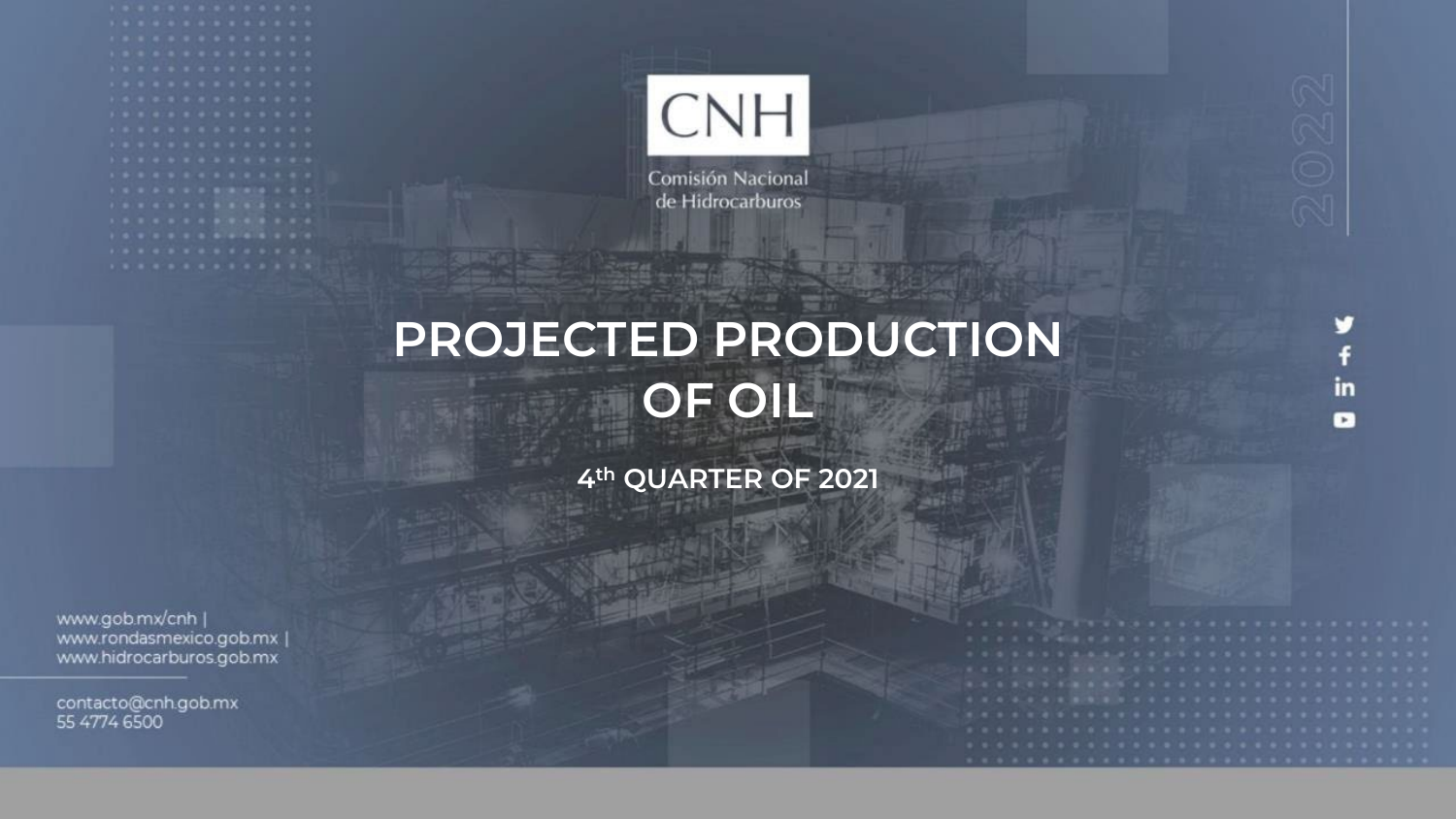

**Projected Production of Oil**

\*Observed production during 2019-2021.

Source: CNH estimates with information available through January 2022.

For more information, please consult the Methodology Note available at: https://hidrocarburos.gob.mx/media/4823/methodology-note\_pdf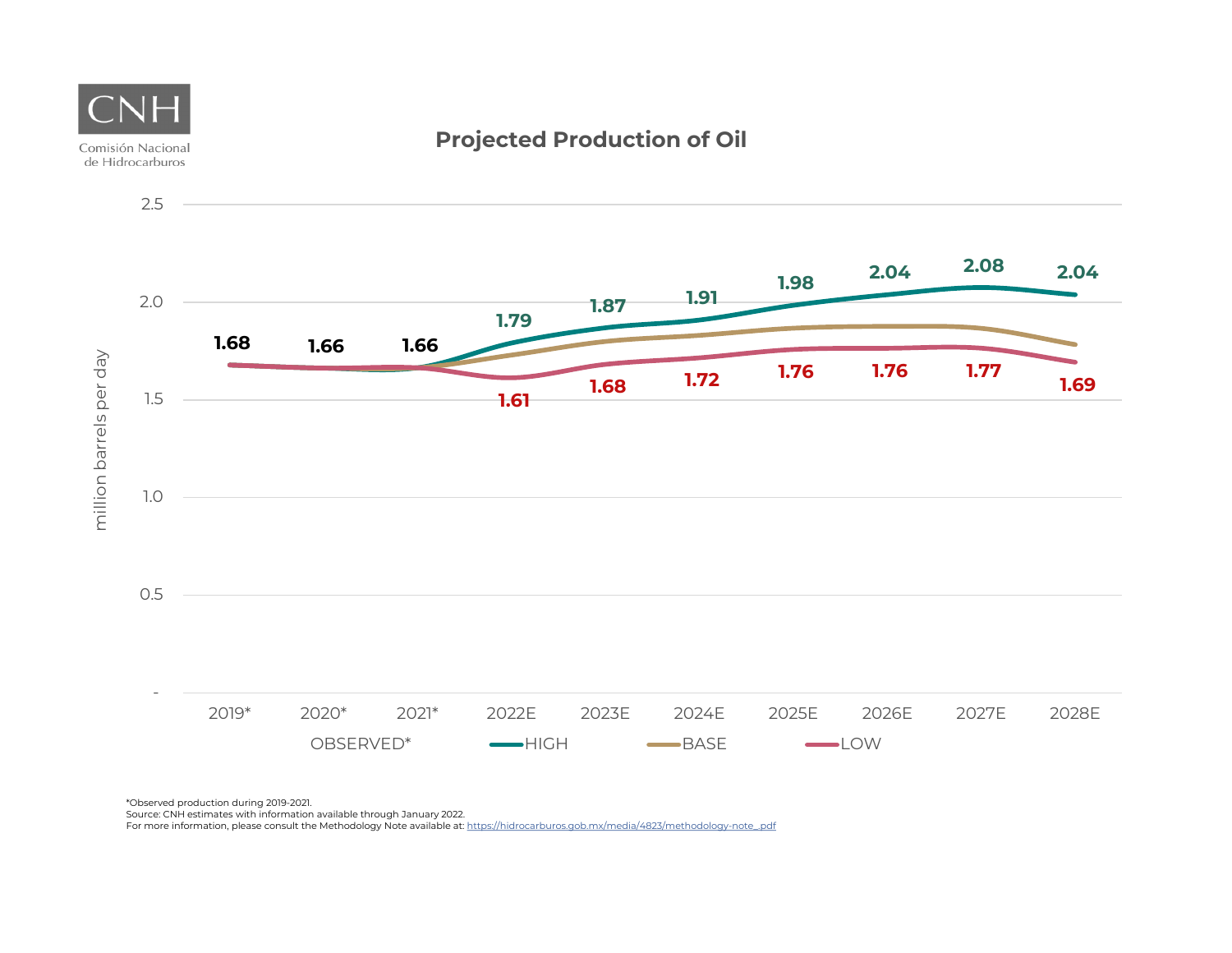

\*Observed production during 2019-2021. M: million barrels per day

Source: CNH estimates with information available through January 2022.

The "Pemex Contracts" category considers Pemex´s participation in 23 Hydrocarbons Exploration and Production Contracts, in which it is either the operator or a partner.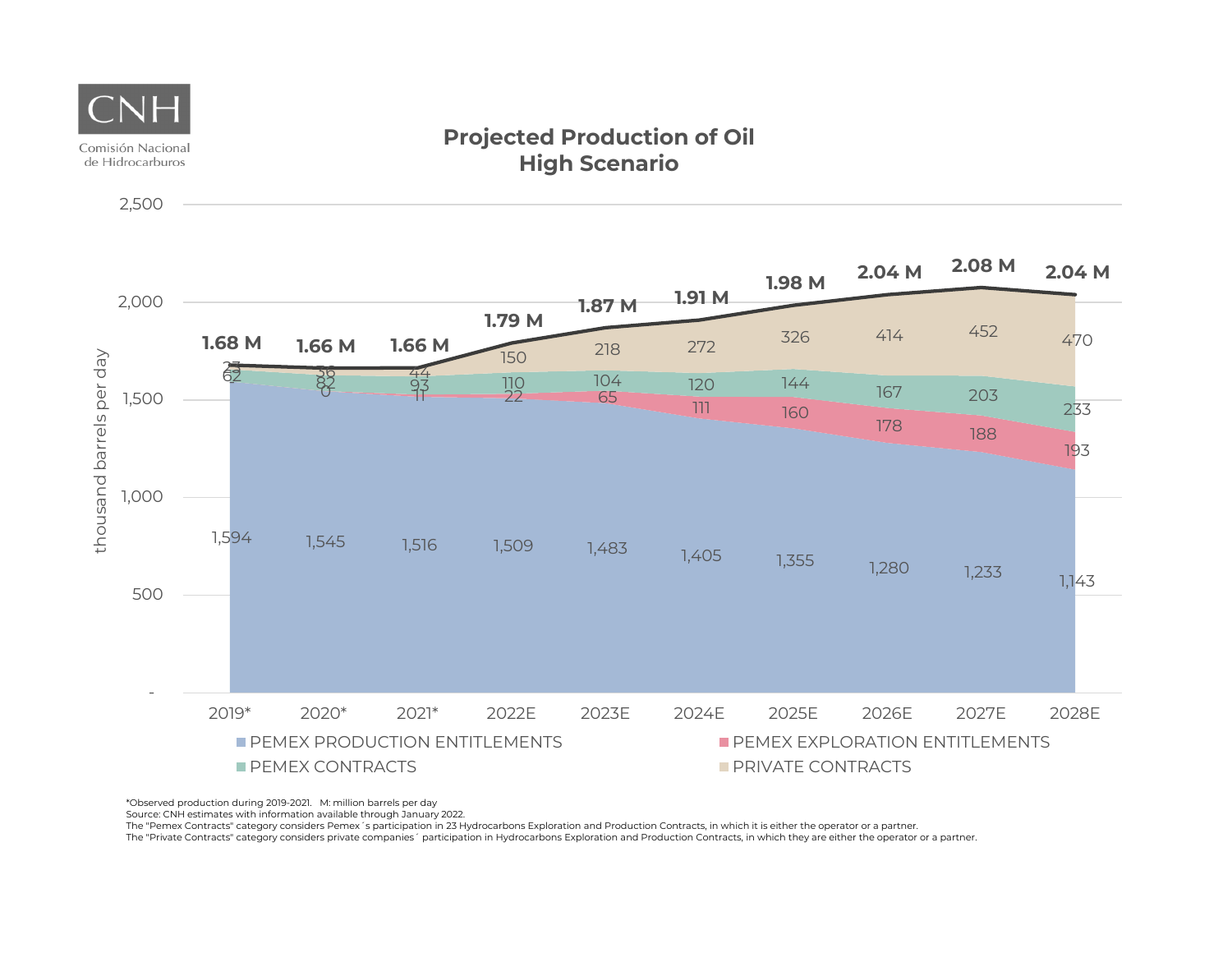

2,500

#### **Projected Production of Oil Base Scenario**



\*Observed production during 2019-2021. M: million barrels per day

Source: CNH estimates with information available through January 2022.

The "Pemex Contracts" category considers Pemex´s participation in 23 Hydrocarbons Exploration and Production Contracts, in which it is either the operator or a partner.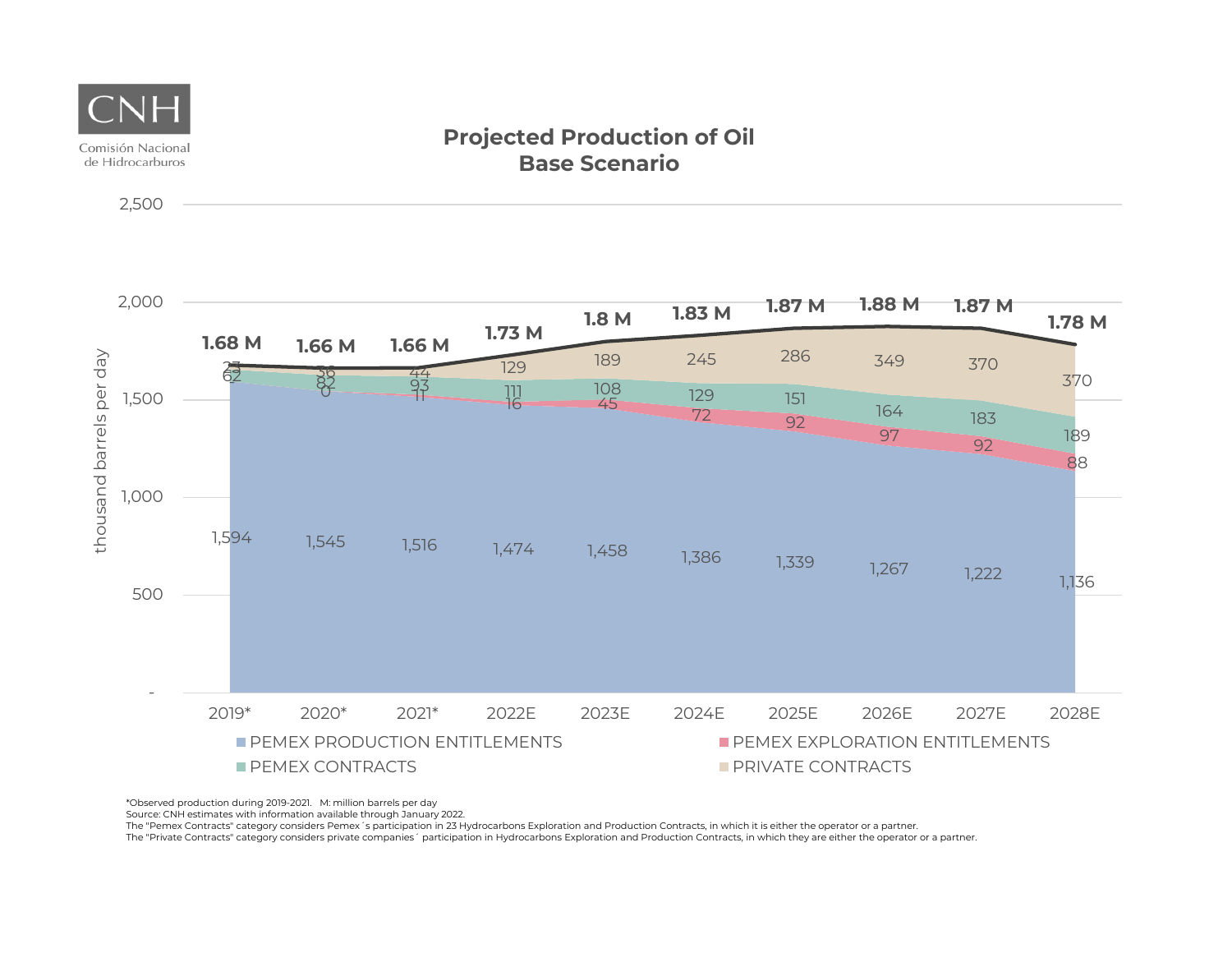

\*Observed production during 2019-2021. M: million barrels per day

Source: CNH estimates with information available through January 2022.

The "Pemex Contracts" category considers Pemex´s participation in 23 Hydrocarbons Exploration and Production Contracts, in which it is either the operator or a partner.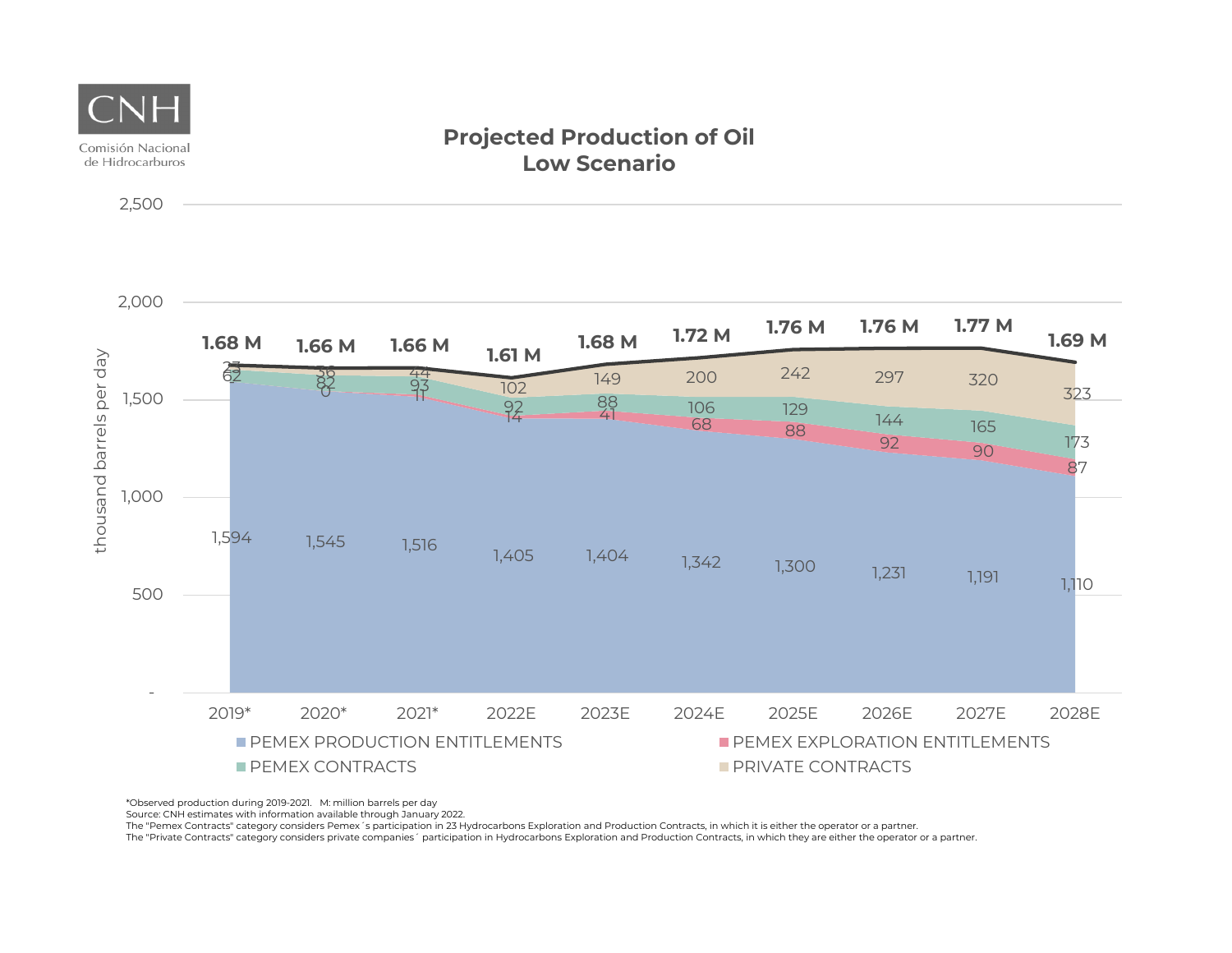

\*Observed production during 2019-2021. M: million barrels per day Source: CNH estimates with information available through January 2022.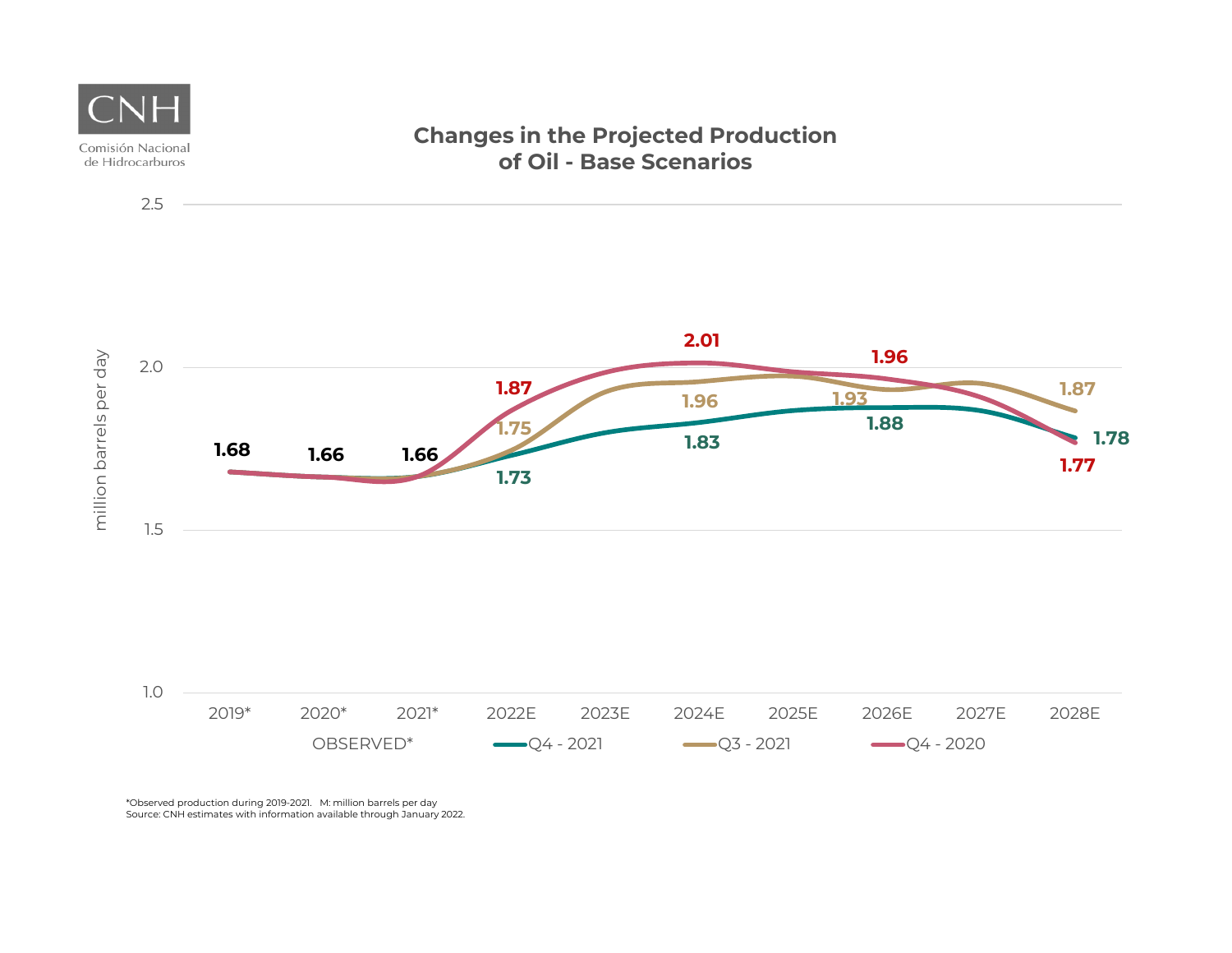

Comisión Nacional de Hidrocarburos

## **PROJECTED PRODUCTION OF NATURAL GAS**

**4th QUARTER OF 2021**

www.gob.mx/cnh | www.rondasmexico.gob.mx | www.hidrocarburos.gob.mx

contacto@cnh.gob.mx 55 4774 6500

in ×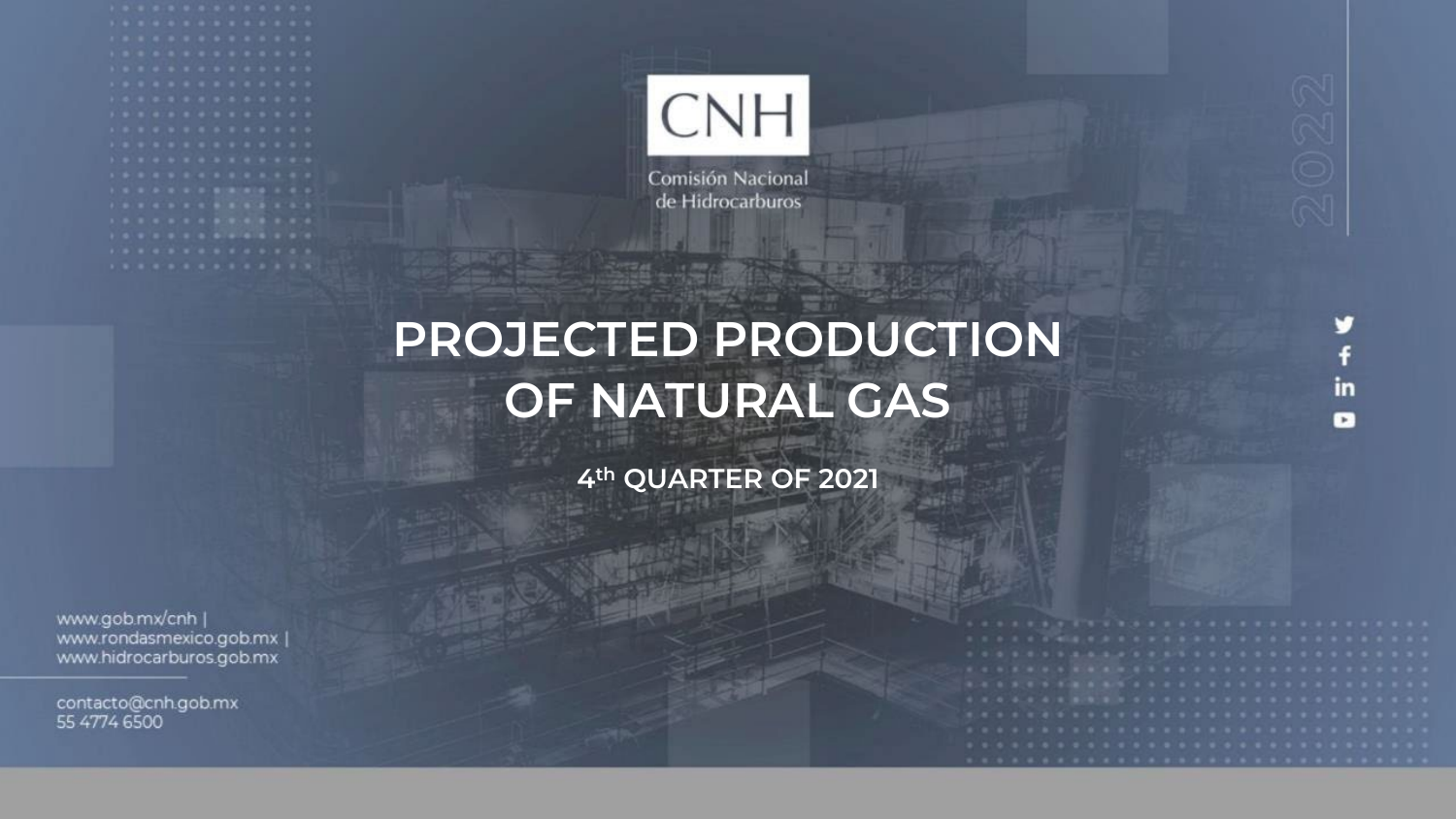

**Projected Production of Natural Gas**

\*Observed production during 2019-2021.

Comisión Nacional

Source: CNH estimates with information available through January 2022. Volume without nitrogen.

For more information, please consult the Methodology Note available at: https://hidrocarburos.gob.mx/media/4823/methodology-note\_pdf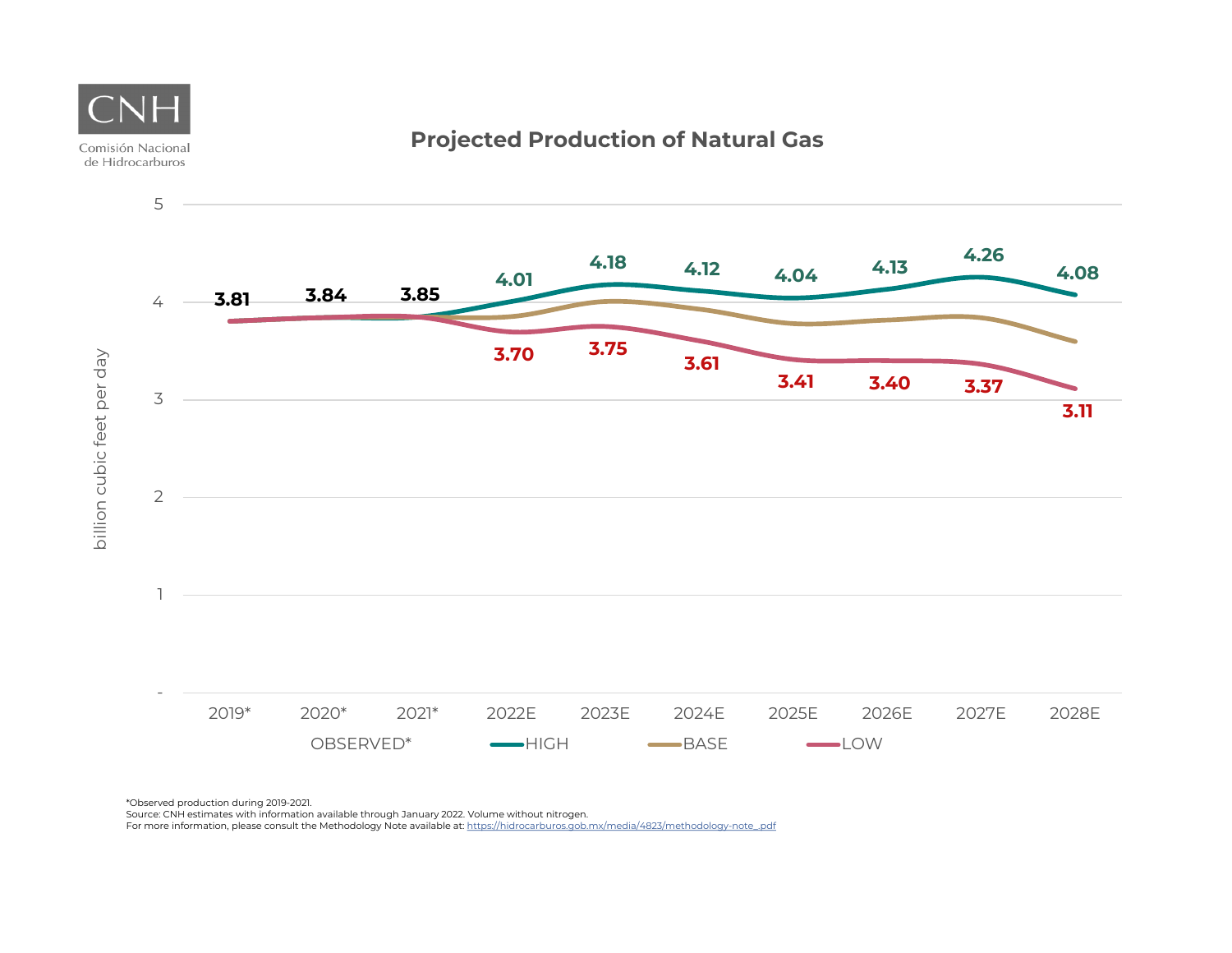

5,000

#### **Projected Production of Natural Gas High Scenario**



\*Observed production during 2019-2021. B: billion cubic feet per day

Source: CNH estimates with information available through January 2022. Volume without nitrogen.

The "Pemex Contracts" category considers Pemex´s participation in 23 Hydrocarbons Exploration and Production Contracts, in which it is either the operator or a partner.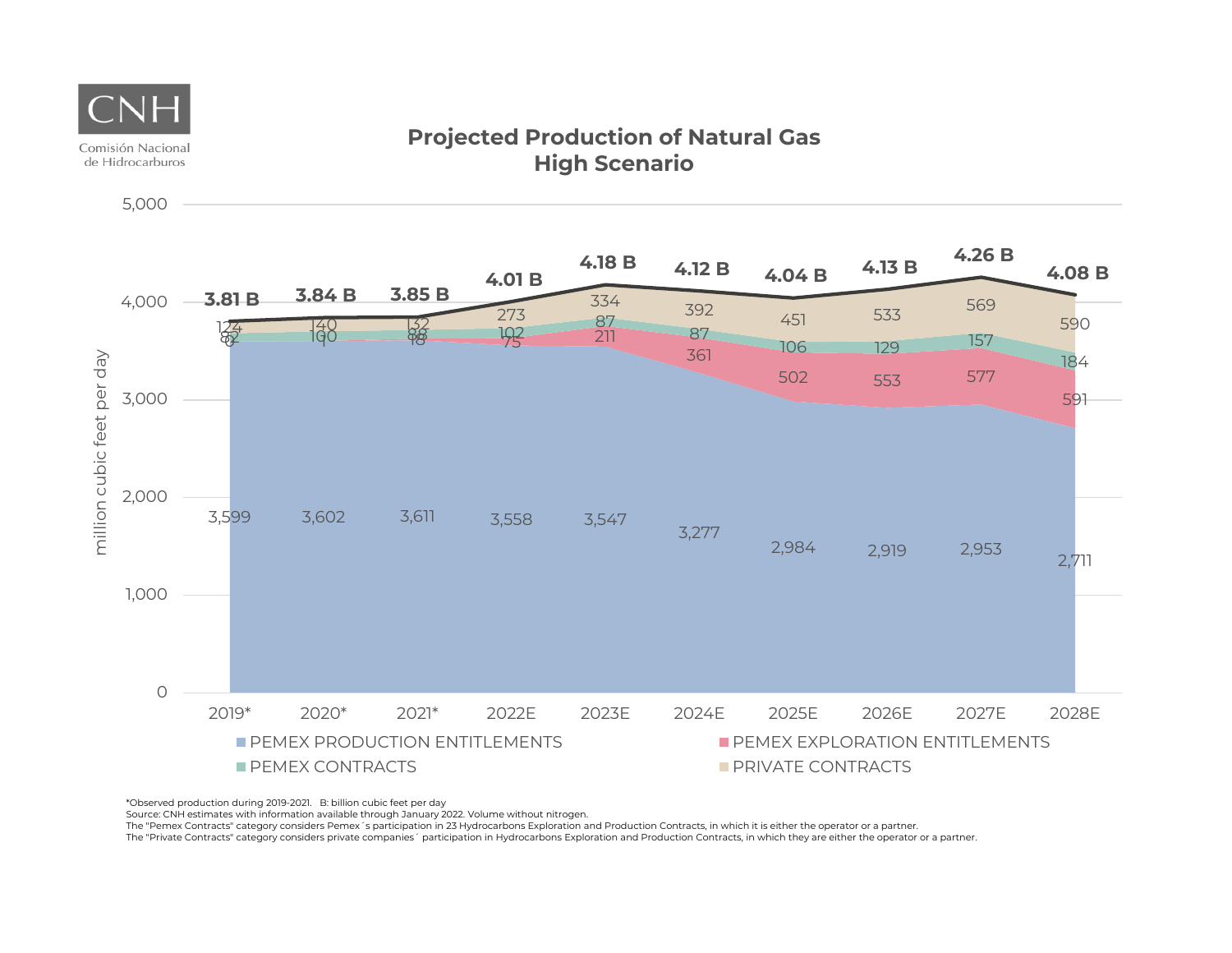



\*Observed production during 2019-2021. B: billion cubic feet per day

Source: CNH estimates with information available through January 2022. Volume without nitrogen.

The "Pemex Contracts" category considers Pemex´s participation in 23 Hydrocarbons Exploration and Production Contracts, in which it is either the operator or a partner.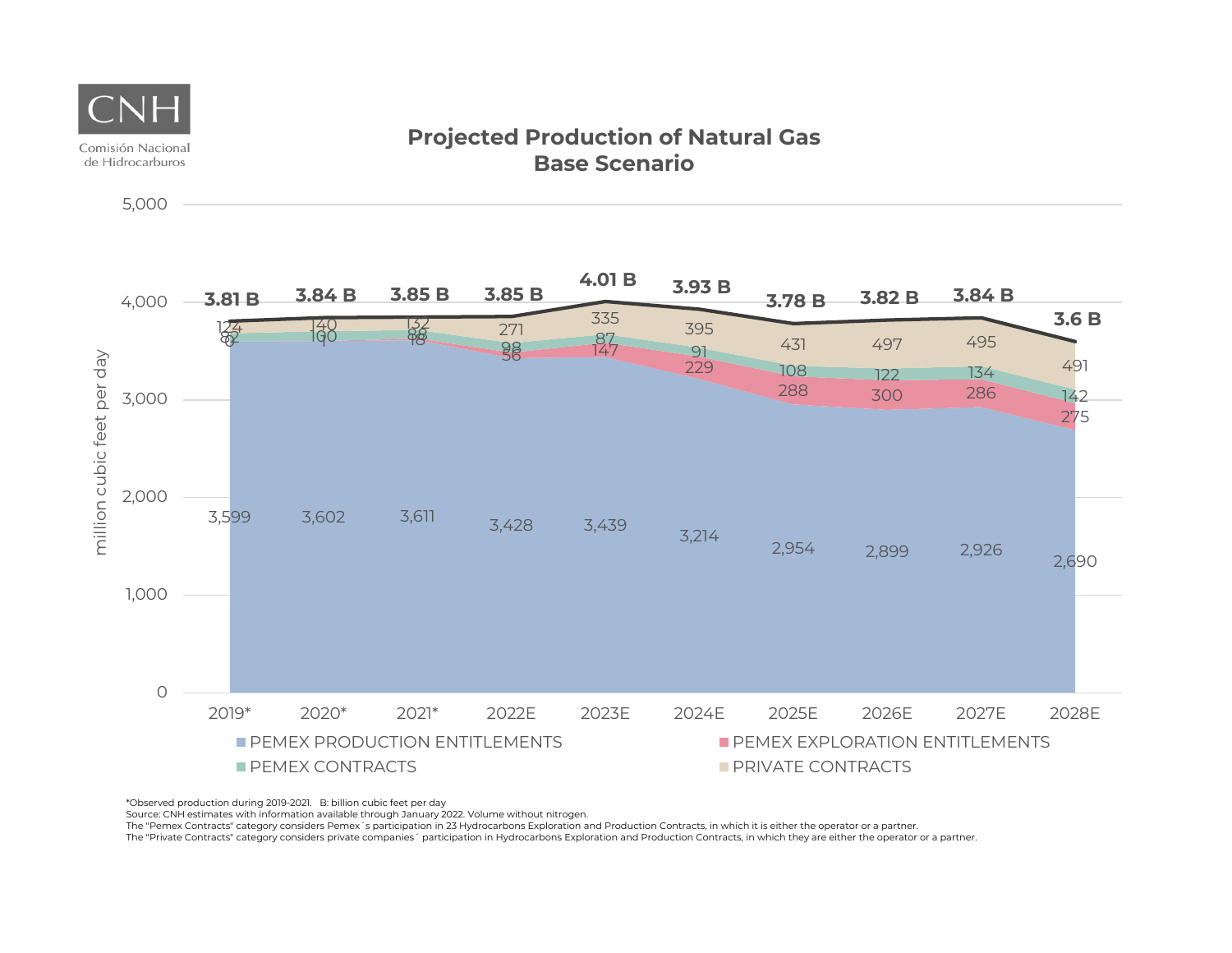



\*Observed production during 2019-2021. B: billion cubic feet per day

Source: CNH estimates with information available through January 2022. Volume without nitrogen.

The "Pemex Contracts" category considers Pemex´s participation in 23 Hydrocarbons Exploration and Production Contracts, in which it is either the operator or a partner.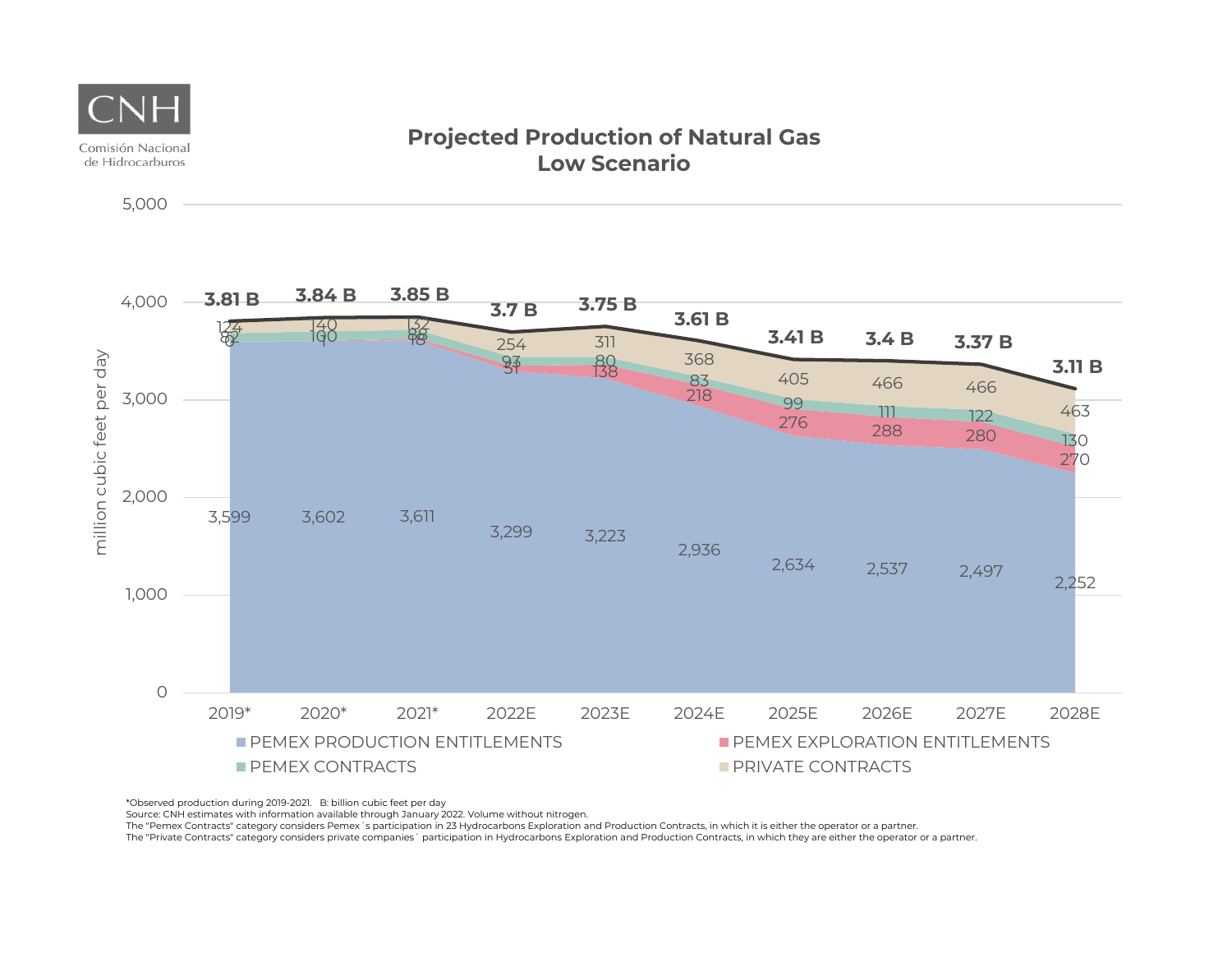

\*Observed production during 2019-2021. B: billion barrels per day Source: CNH estimates with information available through January 2022. Volume without nitrogen.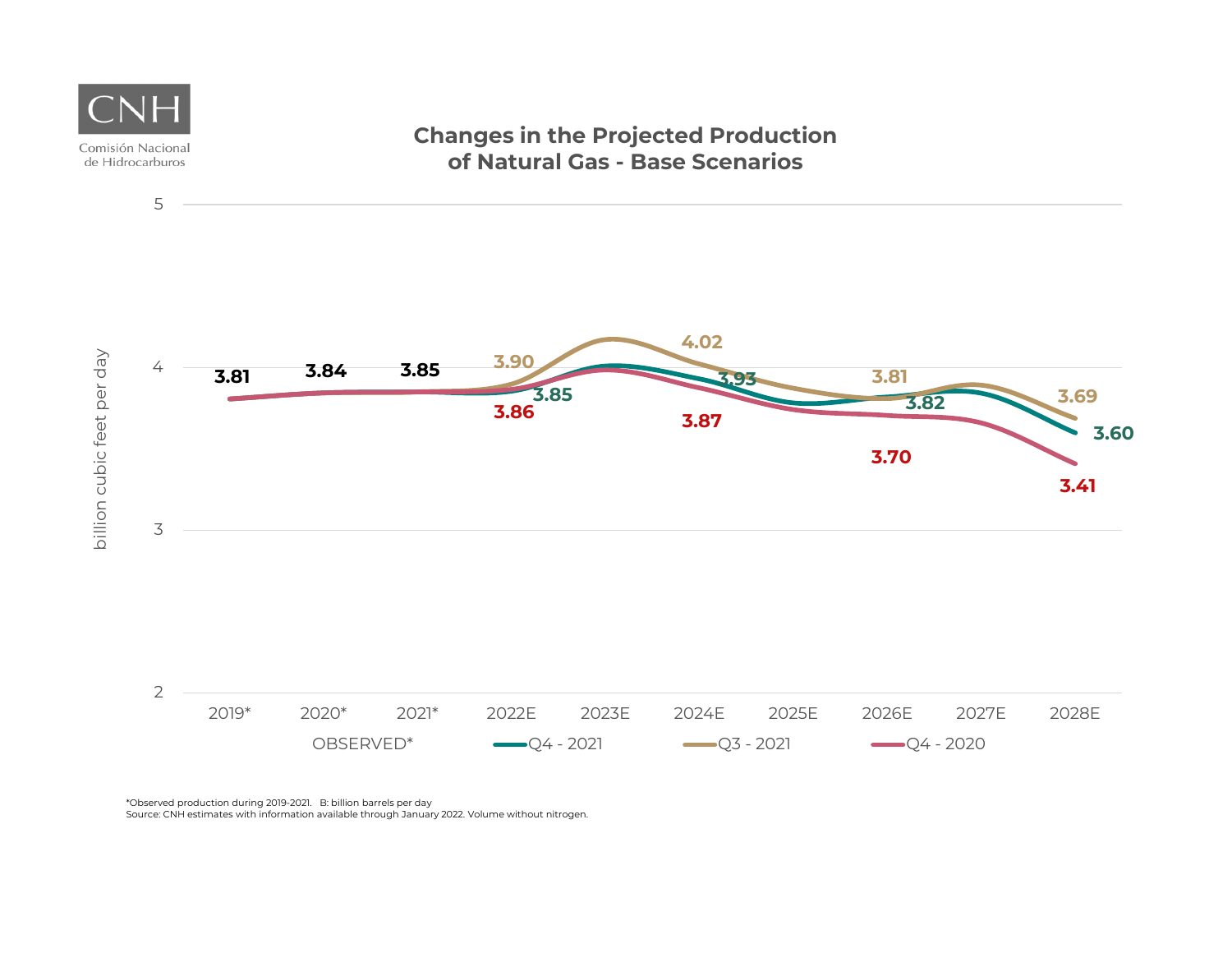

Comisión Nacional de Hidrocarburos

## **PROJECTED PRODUCTION OF CONDENSATES**

**4th QUARTER OF 2021**

www.gob.mx/cnh | www.rondasmexico.gob.mx | www.hidrocarburos.gob.mx

contacto@cnh.gob.mx 55 4774 6500

in  $\mathbf{r}$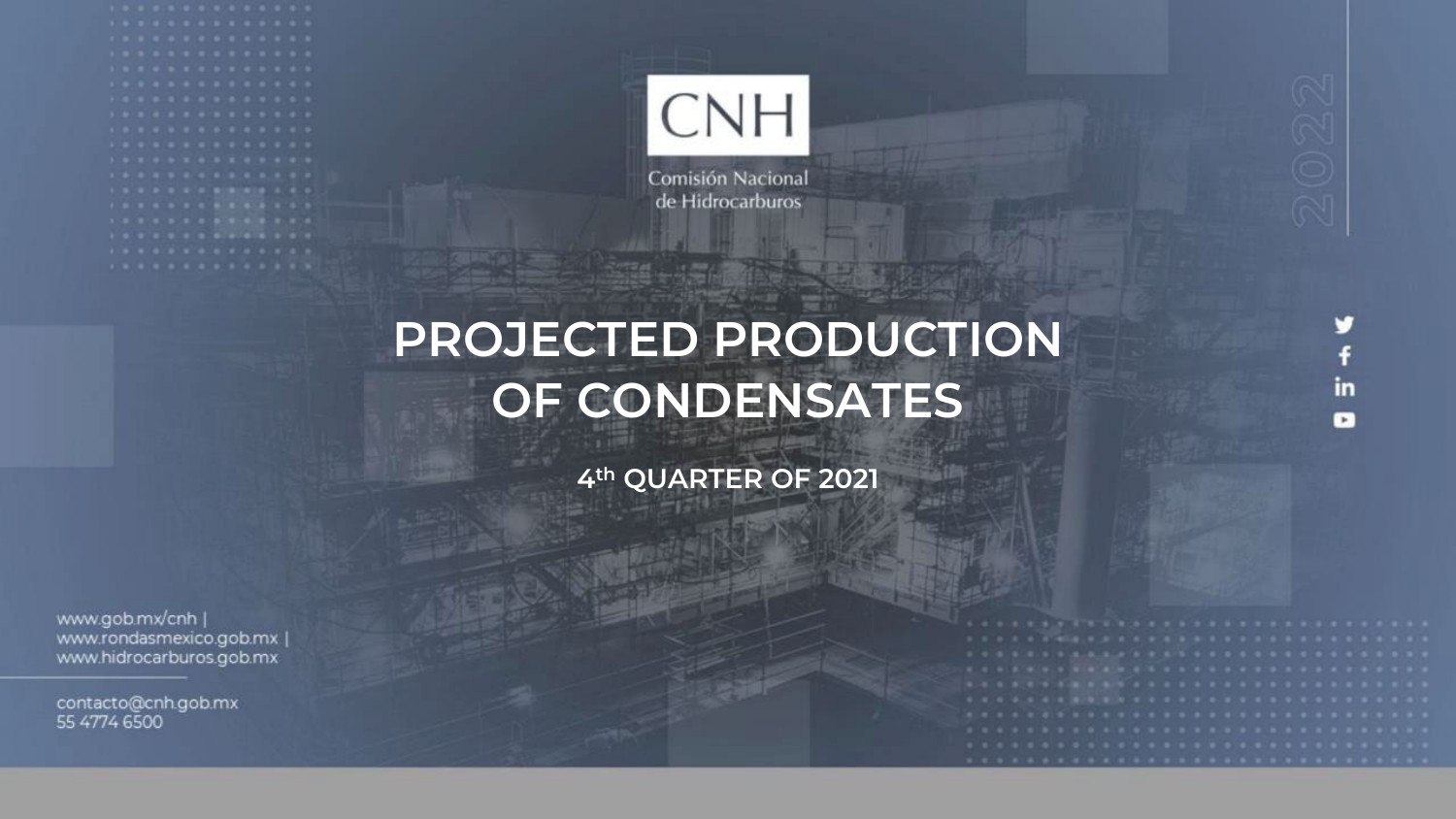

Source: CNH estimates with information available through January 2022.

For more information, please consult the Methodology Note available at: https://hidrocarburos.gob.mx/media/4823/methodology-note\_pdf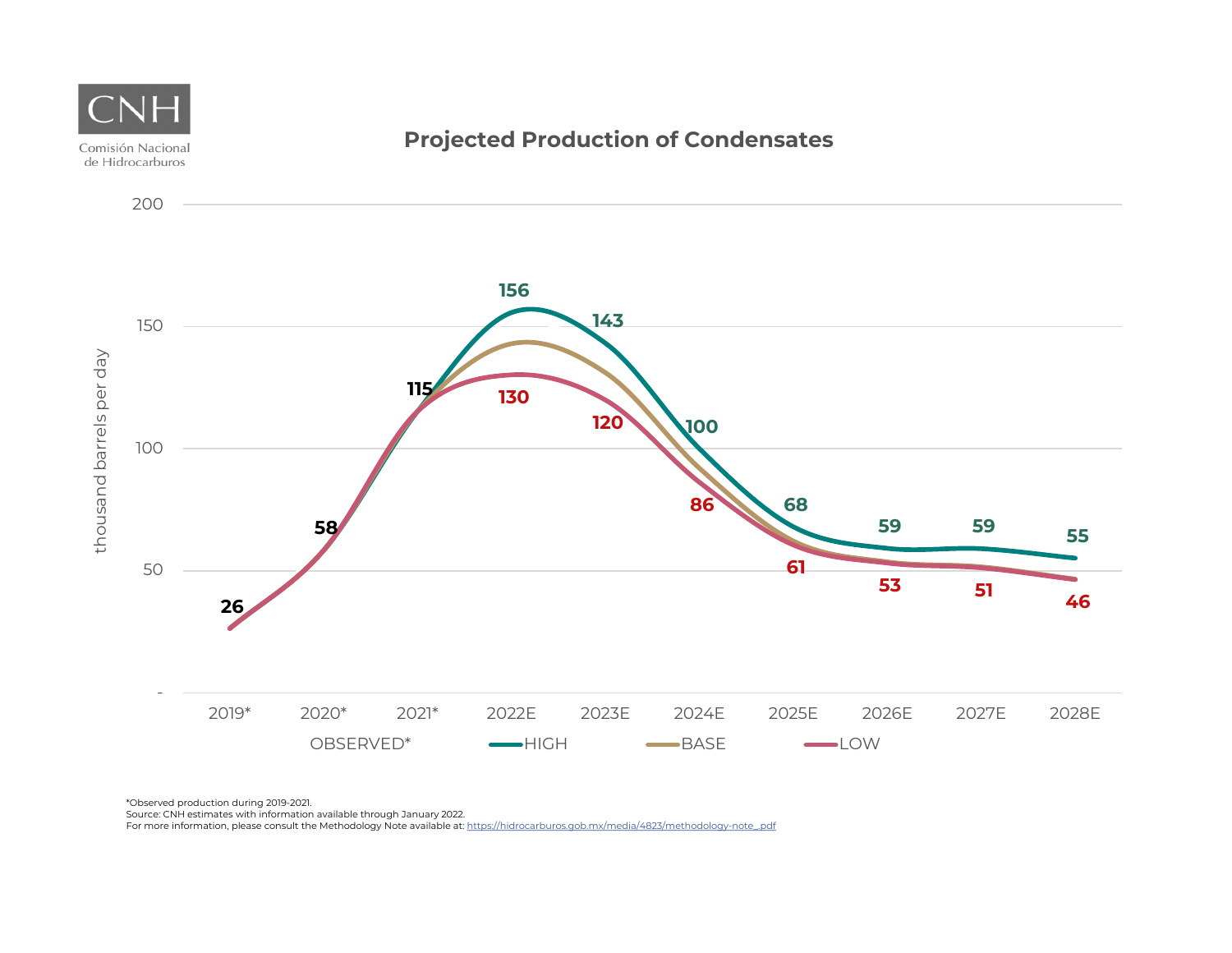

Source: CNH estimates with information available through January 2022.

The "Pemex Contracts" category considers Pemex´s participation in 23 Hydrocarbons Exploration and Production Contracts, in which it is either the operator or a partner.<br>The "Private Contracts" category considers private co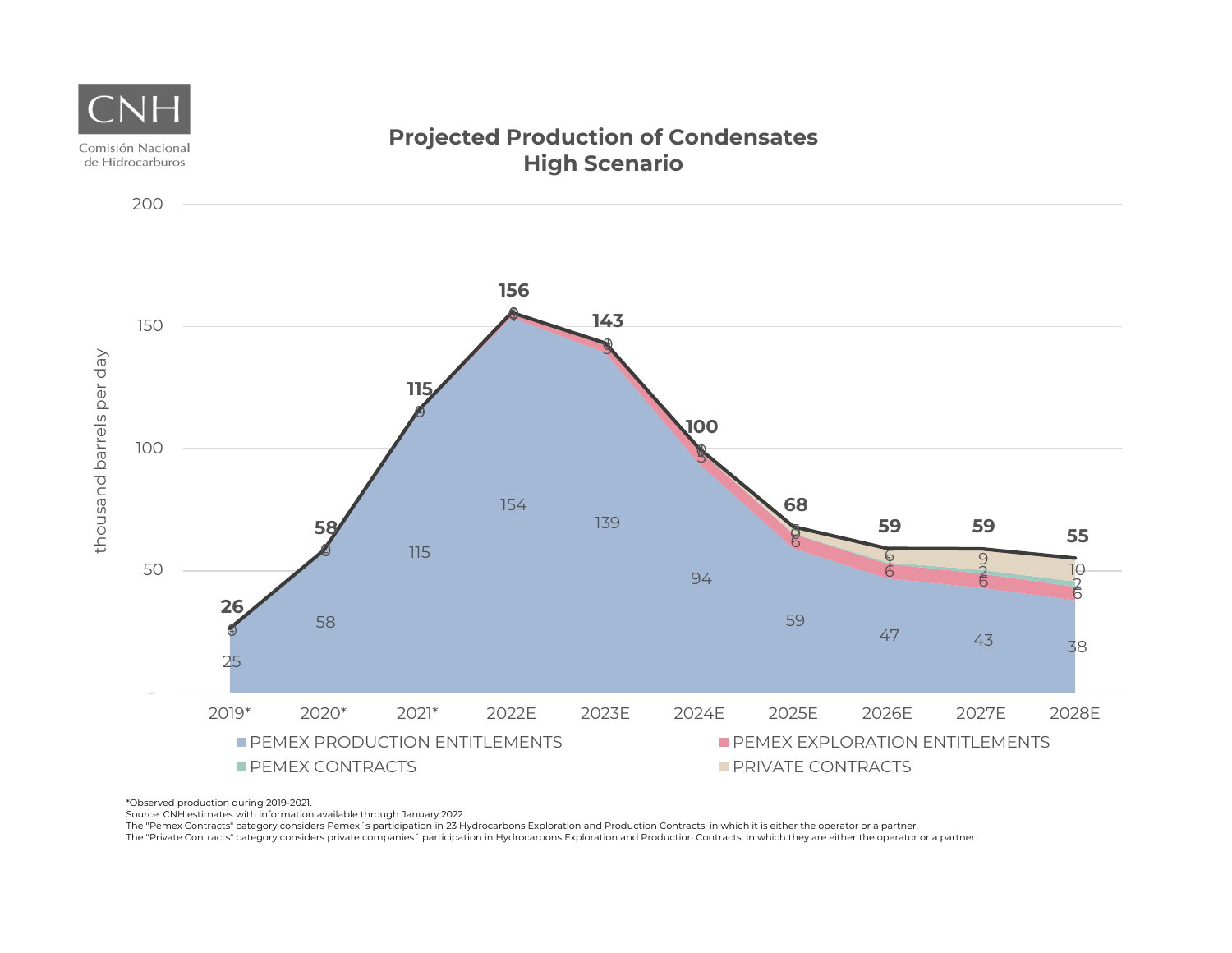

Source: CNH estimates with information available through January 2022.

The "Pemex Contracts" category considers Pemex´s participation in 23 Hydrocarbons Exploration and Production Contracts, in which it is either the operator or a partner.<br>The "Private Contracts" category considers private co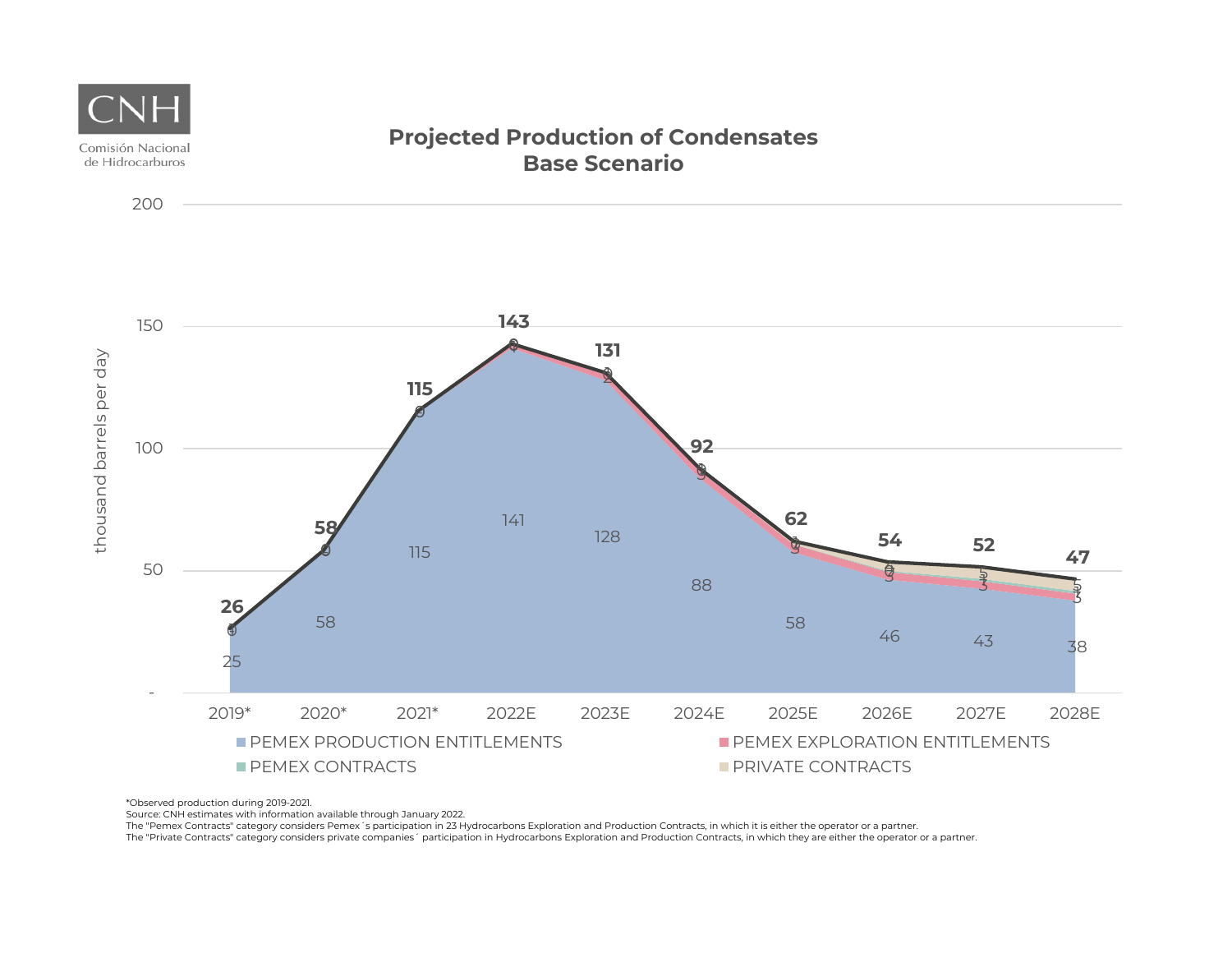

Source: CNH estimates with information available through January 2022.

The "Pemex Contracts" category considers Pemex´s participation in 23 Hydrocarbons Exploration and Production Contracts, in which it is either the operator or a partner.<br>The "Private Contracts" category considers private co